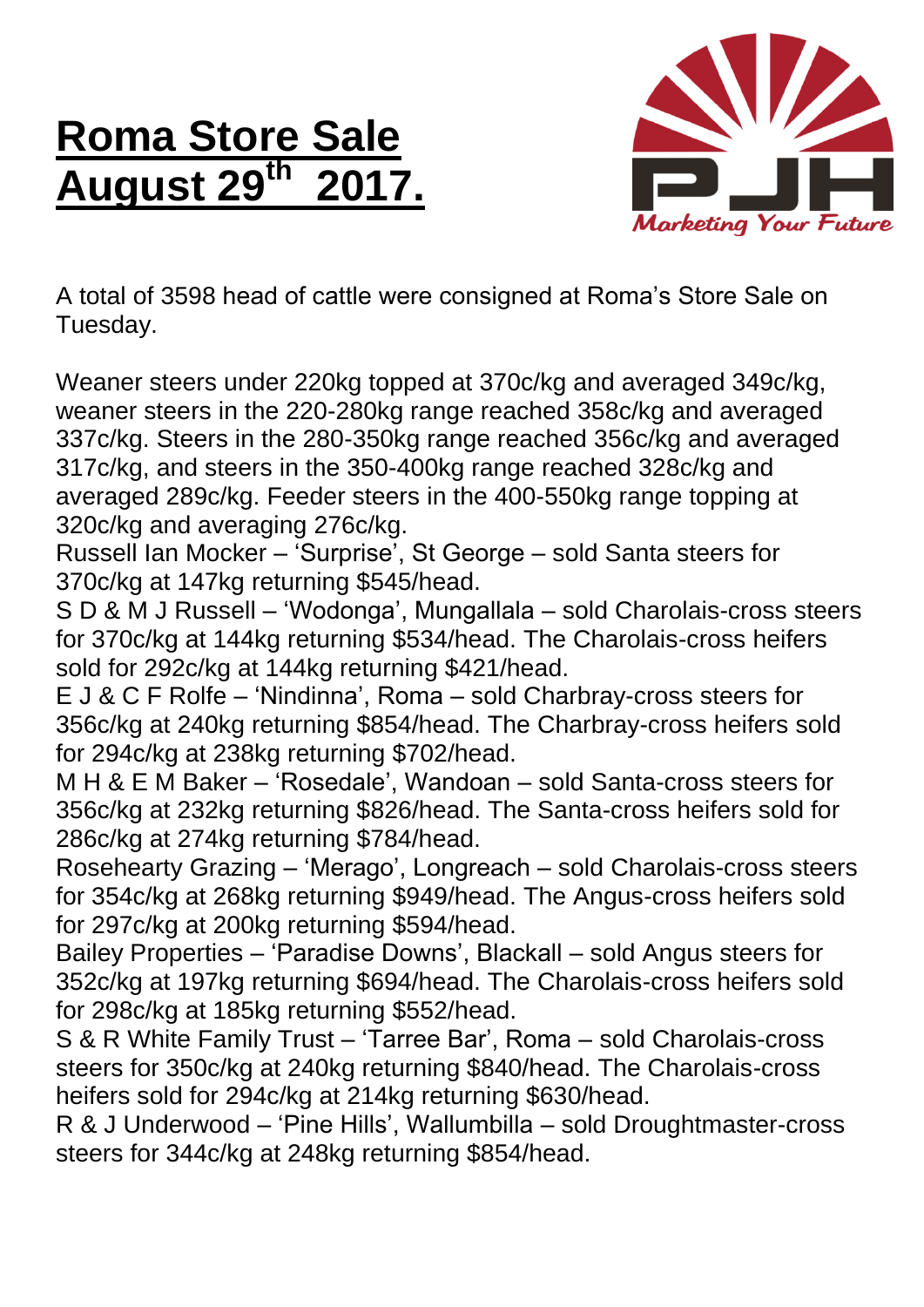Stanyer Partnership – 'Coolatah', Charleville – sold Droughtmaster steers for 342c/kg at 244kg returning \$835/head. The Droughtmaster-cross cows sold for 219c/kg at 546kg returning \$1198/head.

Dalmally Grazing Co – 'Dalmally', Roma – sold EU Accredited Charolaiscross steers for 340c/kg at 302kg returning \$1029.

M G & L J Huntley – 'Kilburnie', Muckadilla – sold EU Accredited Charbray-cross steers for 334c/kg at 246kg returning \$824/head. The EU Accredited Charolais-cross heifers sold for 290c/kg at 213kg returning \$618/head.

N W Mansfield – 'Saltcote', Mitchell – sold Santa steers for 330c/kg at 272kg returning \$898/head.

G G & C A York – 'Oakleigh', Wallumbilla – sold Angus-cross steers for 322c/kg at 383kg returning \$1236/head.

M M & T J Gallagher – 'Dunwaiten', Surat – sold Droughtmaster steers for 320c/kg at 257kg returning \$824/head. The Droughtmaster-cross heifers sold for 270c/kg at 234kg returning \$632/head.

Heifers under 220kg topped at 316c/kg and averaged 286c/kg, while heifers in the 220 – 280kg range topped at 300c/kg and averaged 282c/kg. Heifers in the 280-350kg range topped at 290c/kg, averaging 259c/kg. Heifers in the 350-450kg range topped at 280c/kg, averaging 261c/kg.

Keith Proud – 'Glen Isle', Wallumbilla – sold Droughtmaster heifers for 309c/kg at 190kg returning \$587/head.

Killarney Park Grazing – 'Killarney Park', Tambo – sold Santa heifers for 300c/kg at 280kg returning \$842/head.

D & C McInnerney – 'Combarngo', Yuleba – sold Charbray-cross heifers for 256c/kg at 543kg returning \$1391/head.

Cows in the 300-400kg range reached 195c/kg and averaged 130c/kg, while cows in the 400kg-500kg range reached 213c/kg and averaged 190c/kg. Cows over 500kg topped at 220c/kg, averaging 210c/kg. Robert & Leanne Moore – 'Grassmere', Mitchell – sold EU Accredited Angus cows for 213c/kg at 516kg returning \$1100/head. Cows and calves hit \$1260/unit.

Bulls under 400kg reached 336c/kg and averaged 273c/kg.

## *PJH sell 8 th position next week.*